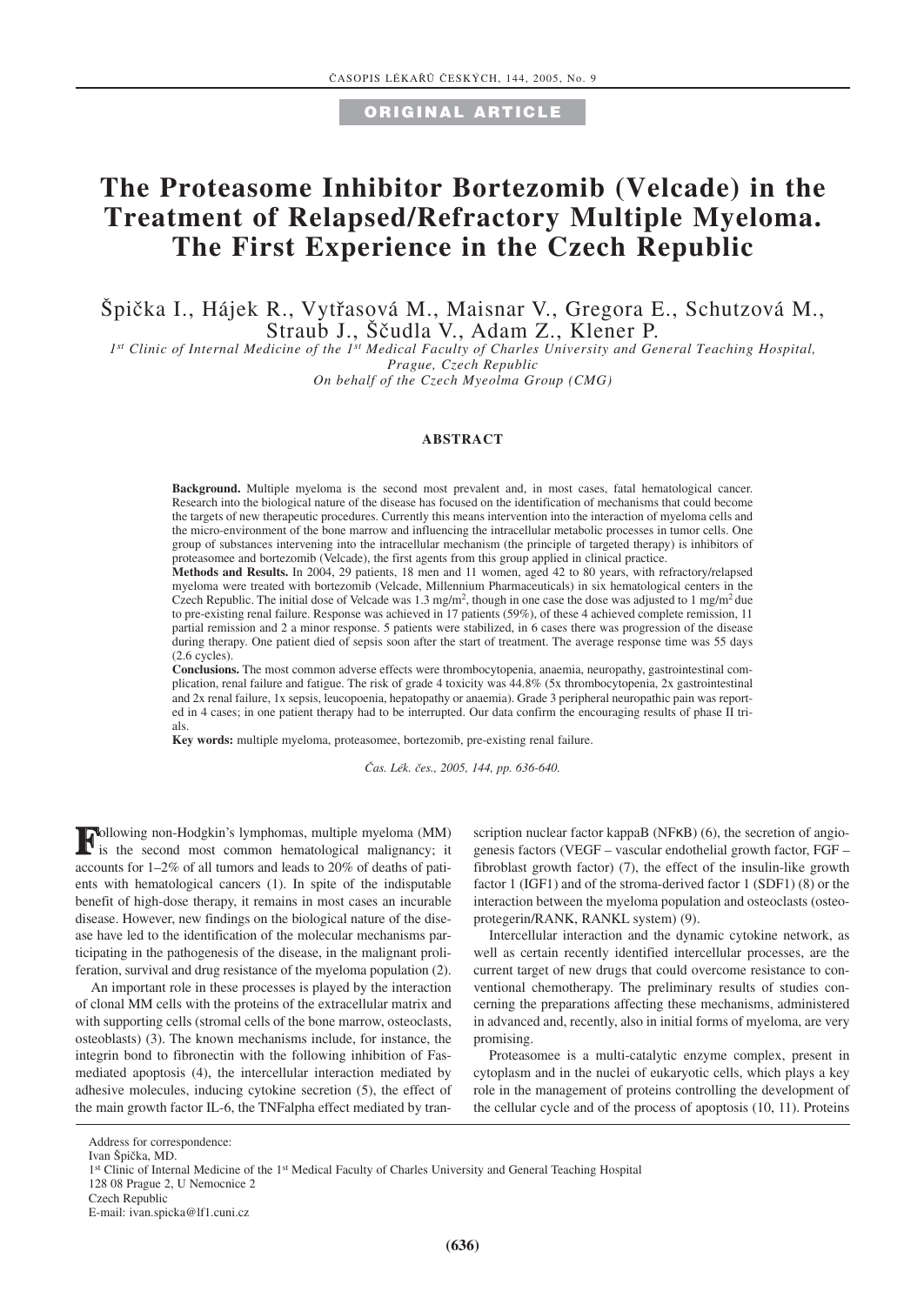"marked" by ubiquitin enter this complex and are degraded by it (12, 13). Bortezomib, originally PS-341, is currently the only proteasome inhibitor used in clinical practice. It has a high affinity and specificity for the catalytic sites of 26S proteasome and can thus block the degradation process in this complex. One of the main mechanisms of the effect is the impact on the function of transcription factor NFκB (13). However, other possible mechanism have been identified, too – inhibition of signaling processes controlled by IL-6 by "down regulating" GP130 (IL-6 receptor) in the cytoplasm, weakening of the MM cells bond to the stromal cells, overcoming the protective effect of IL-6 against apoptosis induced by dexamethasone, and some others (4).

The results of preclinical studies, of phase 1 and especially phase 2 studies, led in May 2003 to the approval of bortezomib for the treatment of the relapsing and refractory forms of myelomas in the U.S., applying the exceptional, so-called accelerated procedure. Soon after that the drug was approved for clinical use in the European Union. We present the summary of the first results attained from 29 patients in the Czech Republic.

### **PATIENTS AND METHODS**

From April to December 2004, 29 patients, 18 men and 11 women, age 42-80 years (median 61), with the relapsing/refractory form of myeloma were treated at six hemato-oncological centers in the Czech Republic; all had previously undergone at least 2 lines of treatment. Bortezomib (Velcade, Millennium Pharmaceuticals) was administered as part of the VIP (Velcade Initiation Program) program, provided for and sponsored by Janssen-Cilag (supply of free drug). Five patients included into our analysis were treated under the same conditions and following the same procedure as prescribed by the multicentric clinical trial phase 3b. In the past, the patients had received 2 (10x), 3  $(12x)$ , 4 (4x), 5 (2x), or 6 (1x) lines of treatment. In a large majority of the cases (16x) the patients had received high-dose chemotherapy supported by stem cells (ATKD) (5x after single, 8x after double, 3x after triple ATKD); in 11 cases thalidomide had been administered at an earlier period. Besides tandem ATKD one of the patients underwent combined autologous and mini-allogennous transplantation. The basic data are summarized in Table 1.

The basic inclusion criteria for start of treatment were: age over 18 years, general state scored according to Karnofsky at 60 or more per cent, thrombocytes exceeding  $29x10<sup>9</sup>/l$ , Hb $>69$  g/l, minimum number of neutrophils  $0.5x10<sup>9</sup>/l$ , absence of severe hypercalcemia, liver lesions, peripheral neuropathy  $>1^{st}$  degree according to the WHO, and creatinin clearance values 30 ml/min and more. All patients signed an informed consent form before being included into the program/trial.

Velcade was administered in initial doses of  $1.3 \text{ mg/m}^2$  as an i. v. bolus, the  $1<sup>st</sup>$ ,  $4<sup>th</sup>$ ,  $8<sup>th</sup>$  and  $11<sup>th</sup>$  day as a part of a 21-day cycle. In one case the dose was initially reduced to  $1.0 \text{ mg/m}^2$  due to pre-existing

renal insufficiency. When the disease progressed after the 2<sup>nd</sup> cycle, or if the response (stabilization) was inadequate after the  $4<sup>th</sup>$  cycle, dexamethasone was administered simultaneously in doses of  $20 \text{ mg/day}$ , on days  $1+2$ ,  $4+5$ ,  $8+9$  and  $11+12$ . The anticipated number of cycles was 6; in case of complete remission, the treatment was terminated after a further 2 cycles. However, treatment could be prolonged to 8 or more cycles if it was evident that such continuation would be beneficial in the given case. Doses were reduced (to 1 mg/m<sup>2</sup> or 0.7 mg/m<sup>2</sup>) in cases with non-haematological toxicity 3 according to the WHO or hematological toxicity 4 according to the WHO.

Therapeutic response was assessed according to EBMT criteria (14). The start of treatment/trial was preceded by the approval of the State Institute for Drug Control (SÚKL), of the multicentric Ethical Committee (ET) and of local ETs.

### **RESULTS**

Complete remission (CR); absence of the M-component confirmed by immunofixation, negative bone marrow finding, was confirmed in 4 patients (14%) in our group, partial remission (PR) in 11 (38%) and minimum response (MR) in 2 patients (7%). In another 5 cases the disease was stabilized (SD). On the whole, a good or very good response (CR or PR) was achieved in 52%, sat-

**Tab. 1.** Group of patients

| Age                       | median         | $61(42 - 80)$  |  |  |  |  |
|---------------------------|----------------|----------------|--|--|--|--|
| Sex                       | M              | 18             |  |  |  |  |
|                           | F              | 11             |  |  |  |  |
| Clinical stage            |                |                |  |  |  |  |
| (Durie-Salmon)            | I. A           | 1              |  |  |  |  |
|                           | II. A          | 9              |  |  |  |  |
|                           | III. A         | 16             |  |  |  |  |
|                           | III. B         | 3              |  |  |  |  |
| M-component               | IgG            | 18             |  |  |  |  |
|                           | IgA            | 7              |  |  |  |  |
|                           | LC             | $\overline{4}$ |  |  |  |  |
| Preceding lines           |                |                |  |  |  |  |
| of therapy (number)       | $\overline{c}$ | 10             |  |  |  |  |
|                           | $\overline{3}$ | 12             |  |  |  |  |
|                           | $\overline{4}$ | $\overline{4}$ |  |  |  |  |
|                           | 5              | $\overline{2}$ |  |  |  |  |
|                           | 6              | 1              |  |  |  |  |
| Type of preceding therapy |                |                |  |  |  |  |
| ATDK 1x                   |                | 5              |  |  |  |  |
| ATDK 2x                   |                | 8              |  |  |  |  |
| ATDK 3x                   |                | 3              |  |  |  |  |
| alo-TDK                   |                | 1              |  |  |  |  |
| thalidomide               |                | 11             |  |  |  |  |
|                           |                |                |  |  |  |  |

**Tab. 2.** Dependence of type of response on the number of preceding lines of treatment

| <b>Number of preceding</b><br>lines of therapy | <b>Number</b><br>of patients | <b>CR</b> | <b>PR</b> | <b>MR</b> | <b>Stabilization</b> | Progression |
|------------------------------------------------|------------------------------|-----------|-----------|-----------|----------------------|-------------|
| 2                                              | 10                           |           | Δ         |           |                      |             |
| 3                                              | 12                           |           | 5         |           |                      |             |
| 4                                              | 4                            |           |           |           |                      |             |
| 5                                              | 2                            |           |           |           |                      |             |
| 6                                              | -1 *                         |           |           |           |                      |             |
|                                                |                              |           |           |           |                      |             |

\*The patient died of sepsis in the first week of treatment.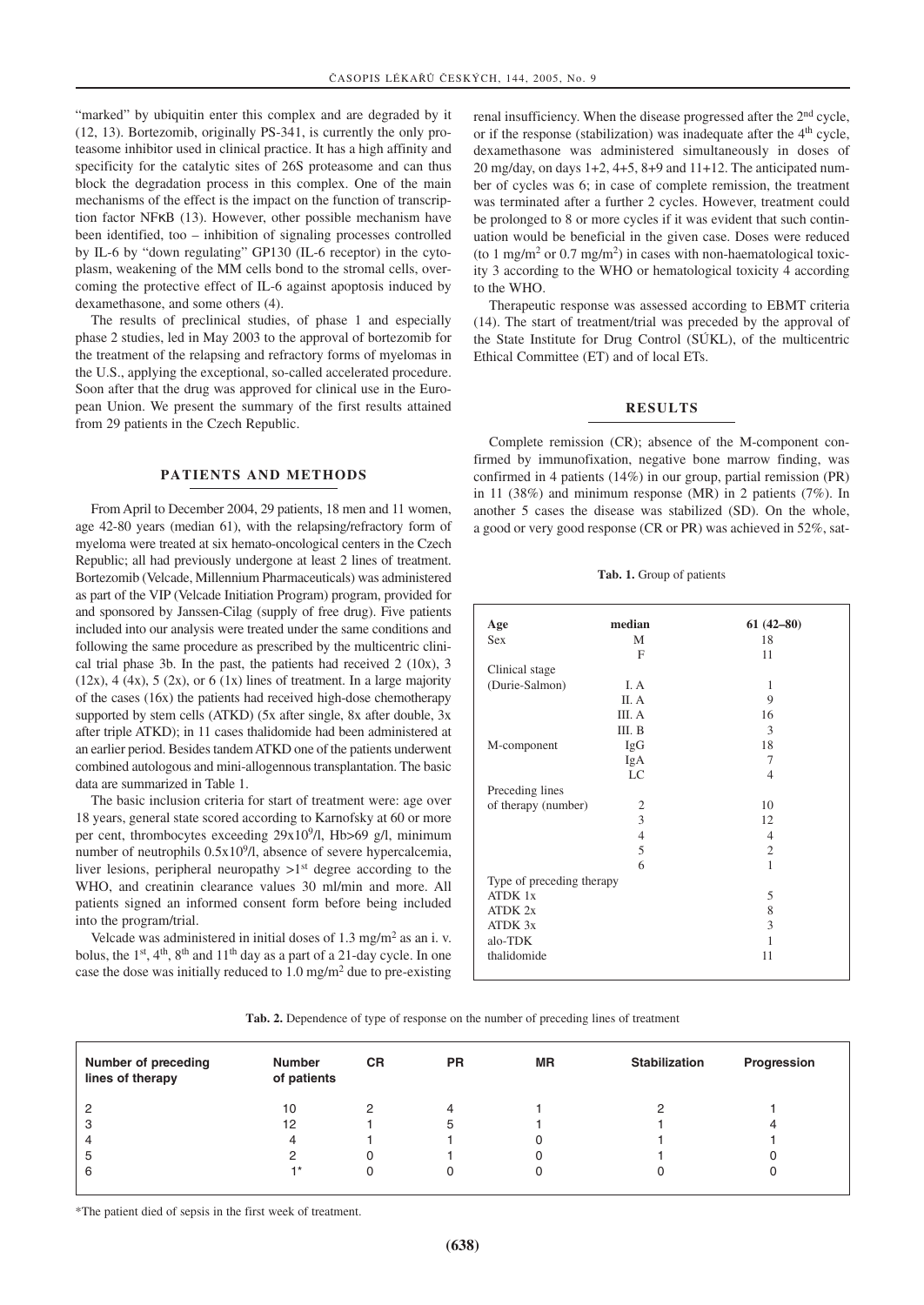isfactory response (KR+PR+MR) in 59%, and at least a partial response (CR+PR+MR+SD) in 76% of the patients. The probability of achieving any kind of therapeutic response (if it is at all possible to evaluate such a small number of cases in the individual groups) did not depend on the number of earlier lines of therapy (90% after 2, 75% after 3, 75% after 4, 100% after 5 lines) (Tab. 2).

In 9 patients in whom the effect was inadequate we combined administration of bortezomib with high doses of dexamethasone. In 2 cases there was an improved therapeutic response, in 4 cases the procedure had no effect and in 3 patients the diseases progressed in spite of this combination.

The mean response time was 2.6 cycles (activity was evaluated on the 1st day of each cycle); in 5 patients the response was observed as early as after the 1st cycle, and in 4 cases after the 2nd and in 4 cases after the 3rd cycle.

The most common adverse effects of the therapy were thrombocytopenia (55.2%), anemia (34.7%), sensomotoric neuropathy (31%), gastrointestinal (GIT) complications (31%), leucopenia (24.1%), renal failure/insufficiency (17.2%), fatigue/weakness/ somnolence (10.3%) and hepatopathy (10.3%) (Fig.1). The risk of  $4<sup>th</sup>$  degree toxicity, according to WHO, was  $44.8\%$  – 5x thrombocytopenia, 2x GIT complications, 2x renal complications, 1x hepatopathy or anemia or leucopenia. One patient (after 6 lines of treatment, tandem ATKD and combined ATKD+mini-alo TKD) died of sepsis during the first week. Most of all other complications were reversible. Treatment was terminated prematurely in 8 patients – in 6 cases due to progression of the disease and only twice due to toxicity (1x renal failure, 1x neuropathy grade 3 according to WHO).

#### **DISCUSSION**

Compounds which penetrate intercellular relations, the cytokine network and/or intracellular metabolic processes of tumor cells present a new option in the treatment of cancer. "Historically" the oldest drug of this type is thalidomide (15). Other preparations have been included into clinical trials in phases 1 and 2, or even 3 – functional analogues of thalidomide (immunomodulating drugs and selective cytokines – inhibiting substances), arsenic trioxide, inhibitory farnresyltransferase inhibitors, VEGF receptor inhibitors, new bisphosphonates, and others (16). A phase III trial comparing the effect of one of the immunomodulating drugs – Revlimid – with dexamethasone was recently terminated preliminarily due to an unequivocally evident effect (*private information received by the authors*). Currently however the greatest attention is being paid to the effect of bortezomib, the first proteasomee inhibitor used in clinical practice.

Proteasomee inhibition leads to the induction of apoptosis by entering the balance between anti- and proapoptotic signaling processes (12). Moreover, it has been repeatedly demonstrated that by influencing the proteasome function it may be possible to overcome some of the chemoresistance mechanisms that reduce the effect of commonly administered drugs – adnate resistance by translocation of the Bcl-2 antiapoptotic regulator, acquired resistance by elevated expression of the P-glycoprotein efflux pump, or resistance induced by NFκB activation (17).

We hereby present the first results of treatment with bortezomib (Velcade) in patients diagnosed with MM in the Czech Republic. In 29 patients with refractory or repeatedly relapsing MM, therapeutic response (remission + stabilization of the disease) - in this group with a very unfavourable prognosis - was achieved in 76% of the cases; in almost 60% there was a remission of the disease, and in 52% a very good therapeutic response (CR+PR). Our results are slightly more favorable than those of the first phase II studies (SUMMIT – remission + SD 59%, remission



**Fig. 1.** Incidence of most common adverse effects of treatment. RI/RS – renal insufficiency, renal failure

35%, CR+PR 27%, CREST – remission 30–50% depending on the doses of bortezomib and combination with dexamethasone) (18, 19), which is evidently the consequence of the smaller number of patients. We have included patients presenting a rather higher risk or having undergone a more intensive previous treatment – this is reflected in the higher incidence of severe adverse effects (WHO grade 4) in our group - 45%, compared to 14% in SUMMIT study and 9% in CREST. Unlike the mentioned studies, we have observed organ complications (ileus, hepatopathy, renal failure). Nonetheless, early termination of treatment because of severe adverse effects was necessary in 3 cases only (of this once due to early death and to sepsis during the first week of treatment).

In spite of hitherto limited experience it is evident that the main clinically severe complications of bortezomib treatment are thrombocytopenia and sensomotoric neuropathy. Thrombocytopenia is very frequent (55% in our group, 40% in SUMMIT, 30% in CREST); it is, however, transient and in most cases the number of blood platelets becomes adjusted - at least partially - by the time of the start of the next cycle. A more frequent incidence has been observed in patients who had a lower number of thrombocytes even before the start of treatment (20). The cause of this complication is not clear. Preclinical studies have shown that bortezomib has no toxic effect on hemopoiesis, including megakaryocytes and their precursors. Direct myelotoxic effect can be excluded also by the short duration of trombopenia and by frequent reversibility. Nor is a disorder of the main thrombopoiesis regulatory mechanism the cause, since adequately increased production of thrombopoetin has been found in patients included in the SUMMIT study (20).

Neurotoxicity in our group was observed in 31% of the patients (in phase II studies in 31%, and 41%). This in some cases may lead to early termination of treatment, also due to the fact that so far there is no known specific treatment. According to preliminary results, however, interruption of bortezomib therapy results in partial or complete adjustment in most patients (71%) within a relatively short time (median 47 days) (21).

In conclusion, it may be stated that our results of bortezomib treatment of relapsing/refractory forms of MM have confirmed the very favorable results of earlier clinical studies. The strong effect in the advanced stages has inspired the effort to include, in a broader and more precise manner, the drug into the spectrum of therapeutic options for myeloma: application at earlier phases of the disease or utilization of combinations with commonly applied drugs (bortezomib + dexamethasone, melfalan, liposomal doxorubicin, protocol PAD – PS 341/bortezomib + adriamycin + dexamethasone), which, according to first reports, provide a significantly higher number of therapeutic responses. The application of new drugs will probably lead to a change of therapeutic approach to MM (22) and to the transformation of what is currently usually a fatal disease into a "chronic" one.